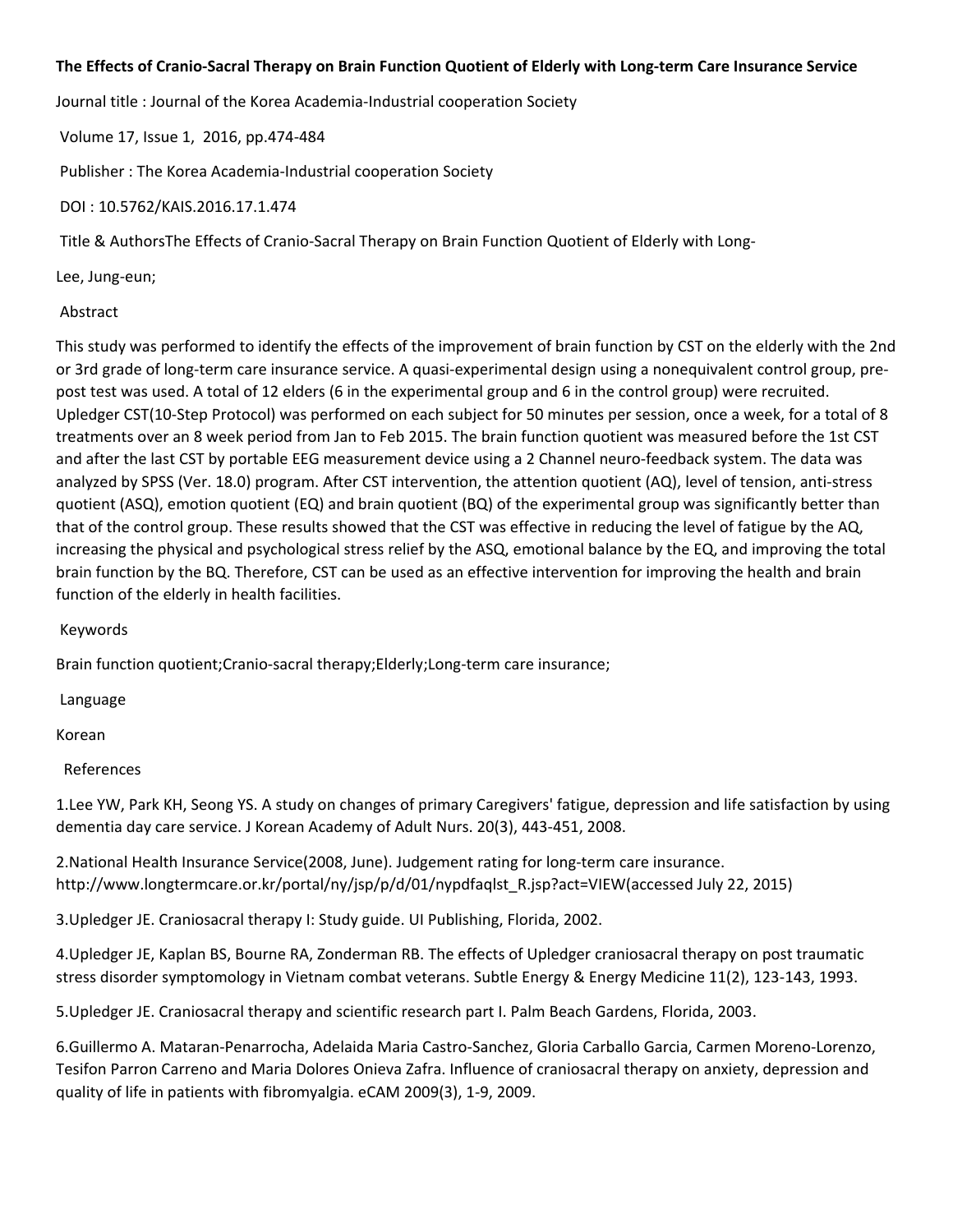7.Harrison RE, Page JS. Multipractitioner Upledger craniosacral therapy: descriptive outcome study 2007‐2008. J Alternative Complement Med. 17(1), 13‐17, 2011. DOI: http://dx.doi.org/10.1089/acm.2009.0644 crossref(new window)

8.Helen E, Hans‐Christian Ostgaard, Anna G, Pia M, Ann‐Charlotte Linner, Monika FO. Effects of craniosacral therapy as adjunct to standard treatment for pelvic girdle pain in pregnant women: a multicenter, single blind, randomized controlled trial. Acta Obstetricia et Gynecologica Scandinavica 92(7), 775‐782, 2013. DOI: http://dx.doi.org/10.1111/aogs.12096 crossref(new window)

9.Haller H, Cramer H, Werner M, Dobos G. Treating the sequelae of postoperative meningioma and traumatic brain injury: A case of implementation of craniosacral therapy in integrative inpatient care. J Alternative and Complementary Med. 21(2), 110‐112, 2015. DOI: http://dx.doi.org/10.1089/acm.2013.0283 crossref(new window)

10.Choi SS, Park HS. The effects of craniosacral therapy on chronic headache. J Korean Rehabilitation Nurs. 7(1), 68‐77, 2004.

11.Jung MR. The effect of craniosacral therapy on relieving the stress of high school girls. Unpublished master's thesis, Chosun University, Gwangju, 27‐30, 2006.

12.Lee JE, Chae MS, Hyun KS, Park PW. Effects of neurofeedback and cranio‐sacral therapy on fatigue and the stress resistance in korean middle aged women. J Korean Acad Psychiatr Ment Health Nurs. 17(2), 21‐31, 2008.

13.Nam HS. The effect of massage on fatigue element and stress hormones : The comparative study of meridian massage and craniosacral therapy. Unpublished master's thesis, Hansung University, Seoul, 32‐44, 2010.

14.Lyou JL. The effects of cranio sacral therapy on pain and muscle tension for middle‐aged women. International J Complementary, Integrative and Alternative Med. 7(1), 37‐56, 2011.

15.Jeun JS. The effects of the stress and the balance for left & right scapula with the craniosacral therapy. Unpublished master's thesis, Taejon University, Taejon, 49‐51, 2012.

16.Lee JE, Hyun KS. Content analysis on experiences in middle aged women participating in neurofeedback, cranio‐sacral therapy and combine therapy. J Korea Academia‐Industrial Cooperation Society 13(3), 1042‐1053, 2012. DOI: http://dx.doi.org/10.5762/KAIS.2012.13.3.1042 crossref(new window)

17.Oh US. The effect of craniosacral therapy on insomnia. Unpublished master's thesis, Hansung University, Seoul, 30‐ 33, 2012.

18.Shin SJ, Lee MN, Lee IH. The effects of Thai massage on women 20s, lower edema, fatigue substance and stress hormone. J Korea Soc. Beauty and Art 15(1), 243‐252, 2014.

19.Lee JE. Effects of cranio-sacral therapy on self-regulation and brain quotient in practitioner and client. J Investigative Cosmetology 11(1), 17‐24, 2015. DOI: http://dx.doi.org/10.15810/jic.2015.11.1.003 crossref(new window)

20.Lee JE. Effects of neurofeedback, cranio‐sacral therapy and mixed therapy on fatigue, stress and the brain quotient in korean middle aged women. J. Kor. Soc. Cosm. 16(4), 1028‐1040, 2010.

21.Ko YM, Hwang HJ, Han EH, Jang TS. The effect of craniosacral therapy on brain wave and electrocardiogram in the elderly. Kor. J. Aesthet. Cosmetol. 10(4), 879‐886, 2012.

22.Lee JE, Youn MK, Hyun KS, Park PW, Lee KS, Jeong DL. The effects of neurofeedback training on brain function quotient of elderly with long‐term care insurance service. J East‐West Nursing Research 18(2), 111‐119, 2012.

23.Jasper HH. The ten‐twenty electrode system of the international federation. Electroencephalography and Clin Neurophysiology 56(6), 898‐902, 1958.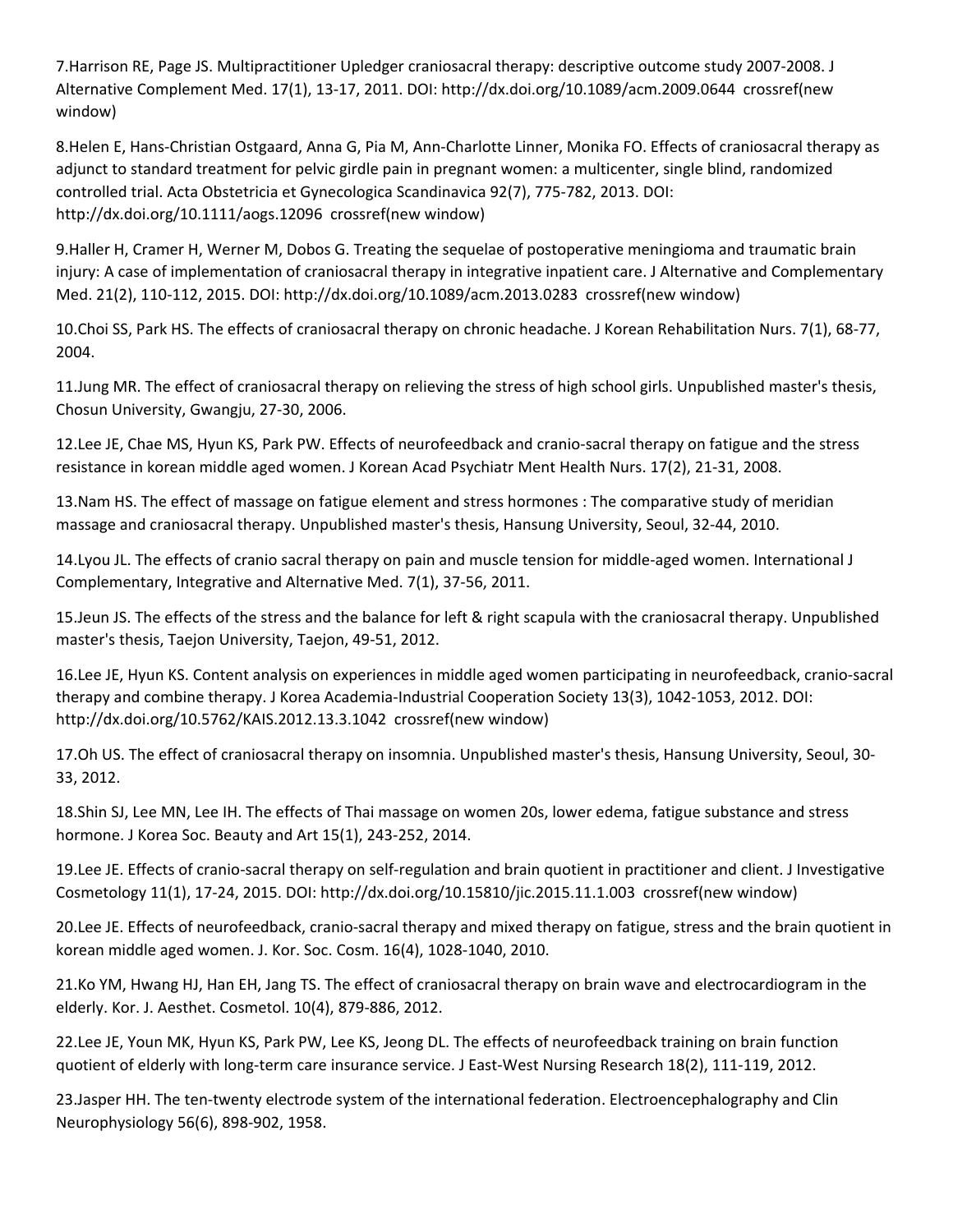24.Ryu CS, An MH, Na YC, Cho JO, Han YS, Kim KH, Park PW. A portable neurofeedback system and EEG‐analysis methods for evaluation. World Congress on Medical Physics and Biomedical Engineering Proceeding, 1060-1062, 2006.

25.Kim YJ, Kim HH, Park JK, Chae HK, Park MA, Kang KM, Cho SH, Min YK, Chang NK. The evaluations of the functional state of the brain by brain wave measure during problem‐solving activities. Korean J Biological Education 28(3), 291‐301, 2000.

26.Park PW. Interpretation method of EEG. Korea Research Institute of Jungshin Science, Seoul, 99‐113, 2005.

27.Shim DH, Yi SH. Comparison of brain function scores between computer‐game addicted and not addicted children in performing left brain hemisphere typed cognitive tasks. The Korean J the Human Development 12(4), 191‐207, 2005.

28.Kim YR. Effect of aroma oil back massage on the brain wave and psychological factors in perimenopause women. J Investigative Cosmetology 10(1), 45‐51, 2014. DOI: http://dx.doi.org/10.15810/jic.2014.10.1.006 crossref(new window)

29.Park HR, Park PW, Song GW, Lim GW. Socio‐economic effects on brain functions and symptoms of child behavioral problems. J Korea Academia-Industrial Cooperation Society 16(1), 462-470, 2015. DOI: http://dx.doi.org/10.5762/KAIS.2015.16.1.462 crossref(new window)

30.Lubar JF, Swartwood MO, Swartwood JN, O'Donnell PH. Evaluation of the effectiveness of EEG neurofeedback training for ADHD in a clinical setting as measured by changes in T.O.V.A. scores behavioral rating and WISC‐R performance. Biofeedback & Self Regulation 20, 83‐99, 1995. DOI: http://dx.doi.org/10.1007/BF01712768 crossref(new window)

31.Peniston EG, Marrinan DA, Deming WA, Kulkosky PJ. EEG alpha‐theta brain wave synchronization in Vietnam theater veterans with combat‐related post‐traumatic stress disorder and alcohol abuse. Advances in Medical Psychotherapy 6, 37‐50, 1993.

32.Maulsby RL. An illustration of emotionally evoked theta rhythm in infancy: hedonic hypersynchrony. EEG and Clinical Neuroscience Letters 143, 10‐14, 1971. DOI: http://dx.doi.org/10.1016/0013‐4694(71)90186‐6

33.Woodruff D. Craniosacral therapy: A brief description. Victoria Pain Clinic Publishing, Victoria, 1995.

34.Horn C. 13 ways to wipe out pain, Natural Health Jan, 37‐45, 1999.

35.Kim DS, Chung YS, Par SK. Relationship between the stress hormone, salivary cortisol level and stress score by self‐ report measurement. Korean J Health Psychology 9(3), 633‐645, 2004.

36.Youn MK, Lee JE, Kim SK, Lee SW, Kim JH, Woo KO. The effects of oriental herbal tea on the brain function quotient of elders at health facility. J East‐West Nursing Research 19(2), 128‐137, 2013. DOI: http://dx.doi.org/10.14370/jewnr.2013.19.2.128 crossref(new window)

37.Jeong ES. The effect of the integrated therapy of neurofeedback, brain gymnastics, and oriental herbal tea on the improvement of brain functions and the quality of life of elders living alone. Unpublished master's thesis, Seoul University of Buddhism, Seoul, 54‐64, 2015.

38.Peniston EG, Marrinan DA, Deming WA, Kulkosky PJ. EEG alpha‐theta brain wave synchronization in Vietnam theater veterans with combat‐related post‐traumatic stress disorder and alcohol abuse. Advances in Medical Psychotherapy 6, 37‐50, 1993.

39.Lee SY, Lee JY, Kim JS. Lee JH, Kang SS: Flavonoids from the seeds of zizyphus jujuba var. spinosa. Korean J Pharmacognosy 43(2), 127‐136, 2012.

40.Lee JE, Park PW, Hyun KS. The Relationship between Fatigue, Stress resistance and Emotion in Korean middle aged women. J Korea Academia-Industrial cooperation Society, 12(3), 1145-1150, 2011. DOI: http://dx.doi.org/10.5762/KAIS.2011.12.3.1145 crossref(new window)